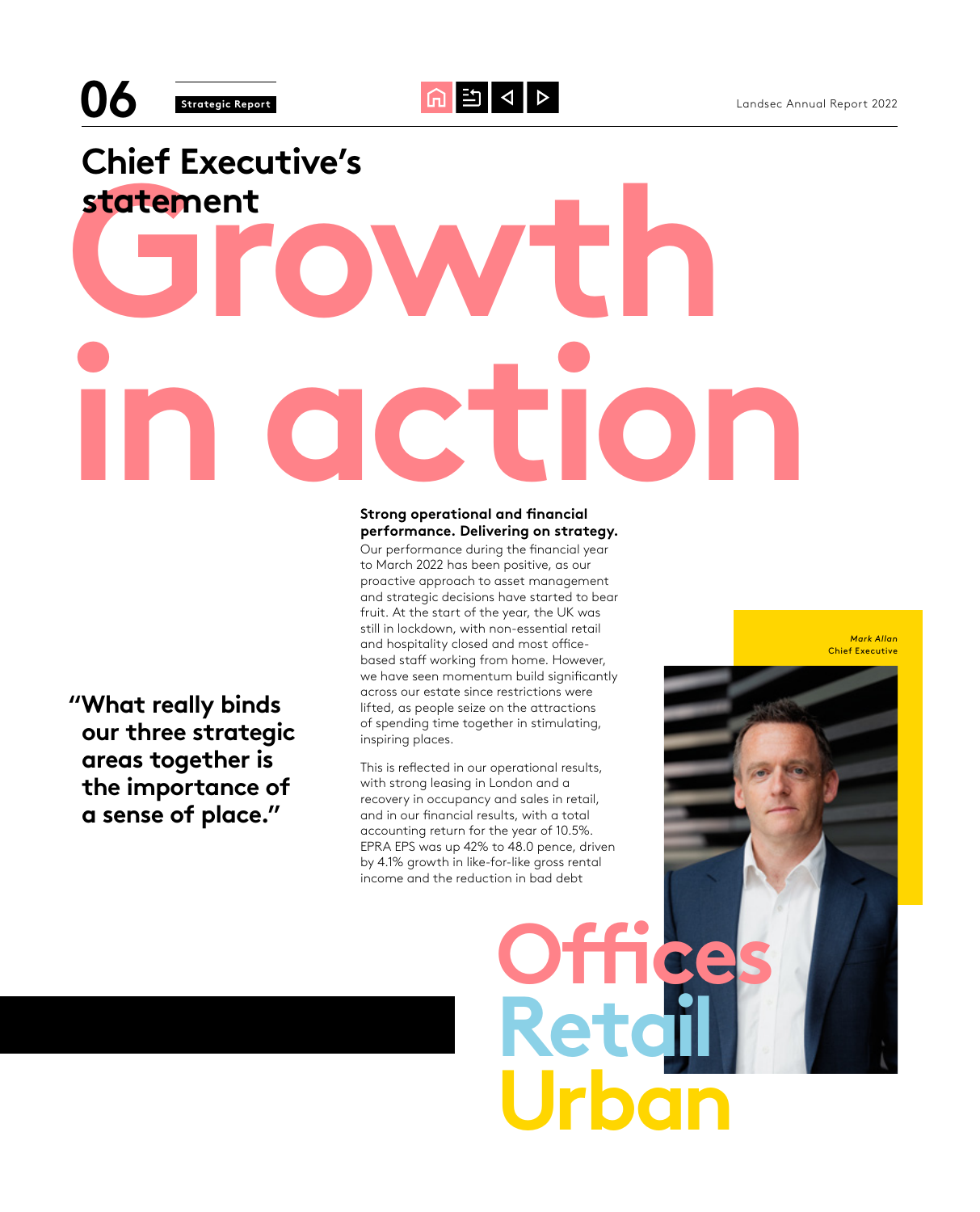

expense related to Covid-19 we recognised in the prior year. We are proposing a dividend of 13.0 pence per share for the final quarter, bringing the total dividend for the year to 37.0 pence per share.

We saw a 3.6% valuation uplift on our portfolio for the year. This reflects our strong leasing activity in both retail and London offices, with the latter driving 2.5% growth in ERVs; a number of major lease regears in London, highlighting the continued demand for high-quality office space; and upside from our profitable development activity and strategic investment decisions. Positively, virtually every part of our portfolio witnessed valuation growth in the second half of the year, with retail values up 1.7%, leaving them effectively flat for the full year. With Central London values up 3.7% for the year, this gave rise to a 7.9% increase in EPRA NTA to 1,063 pence per share.

At the same time, we have made strong progress against our strategic objectives. We invested £821m in the acquisition of a 75% stake in MediaCity, U+I Group PLC and a further stake in Bluewater, providing us with a mix of attractive income returns and future development upside. This was balanced by the sale of £445m of mature or non-core assets, including the £195m disposal of 32-50 Strand post the year-end. With clear visibility on expected future returns, we anticipate further capital recycling in the year ahead, as we start to invest in the higher return opportunities in our significant pipeline. Whilst our net investment increased LTV slightly to 34.4%, we expect this to reduce slightly to around last year's level in 2023.

#### **Our strategy**

Our strategy is focused on three key areas – Central London offices, major retail destinations and mixed-use urban neighbourhoods. Although the proportions of use differ, there is increasingly more that unites these areas than divides them, as the lines between where people work, live and spend their leisure time blur. What really binds these three areas together is the importance of a sense of place.

This is evident in Central London, where 15% of our portfolio comprises non-office space. It is this wide variety of restaurants, bars and shops in or next to our offices which create the vibrant places that make people want to spend time here.

Across major retail destinations, we expect c.25% of space will not be retail in the future, as we will introduce more diverse food offerings, leisure and inner-city office space. Similarly, for mixed-use urban neighbourhoods, it is the blend of office, residential, restaurants, bars, shops and green space which creates the attraction of a place and ensures its enduring success.

Our strategy is grounded in our purpose; Sustainable places. Connecting communities. Realising potential. We have a sustainable or attainable competitive advantage in each of our three areas of focus which will help us create long-term value for all our stakeholders. With our achievements over the past year, we now have a significant pipeline of opportunities in each area and clear visibility on the potential returns on offer and risks associated with these and our existing portfolio.

Our focus is to deliver on the opportunities we have created. In doing so, we continue to be guided by three things; delivering sustainably, delivering for our customers and being disciplined with our capital. Since September 2020, we have sold £1.1bn of assets and over the coming years we plan to recycle a further c.£3bn of mature, low-yielding London offices and assets in sectors where we have limited scale, such as retail parks or hotels. As we reinvest our capital into our pipeline and selective retail acquisition opportunities, we expect delivering on our strategy to drive a meaningful increase in earnings and, on average, a mid to high single digit total return over time, whilst keeping LTV below the mid 30% level.

#### **Central London – high-quality portfolio and unlocking of value via development driving returns**

Central London makes up 65% of our overall portfolio by value. Of this, 56% is located in the West End, with the remainder in the City and Southwark. The quality of our investment portfolio is high; 49% of our assets have been developed over the past ten years, compared to c.20% for the overall market, and 44% of our completed London offices have an EPC rating of 'B' or higher versus 15% for the market. This is a key competitive advantage, as customers increasingly focus on flexibility, the best quality space which offers the right amenities to attract talent, and buildings which have the right sustainability credentials.



This is borne out by our record leasing activity, with £63m of leases completed with new and existing office customers, on average 4% above valuers' assumptions, and a further £6m in solicitors' hands, 13% ahead of valuers' assumptions. We are also seeing strong interest in our Myo flexible offer, which we now plan to grow from 72,000 to c.500,000 sq ft in the next five years. Vacancy for the overall London office market is elevated at 9.0%, but most of this is second-hand, so vacancy in our portfolio is only 4.7%. Office utilisation has continued to grow, especially mid-week, as London is becoming noticeably busier.

In line with our view this time last year that prime rents would remain resilient and yields could tighten, ERVs for our Central London offices rose 2.5% and equivalent yields fell 4bps to 4.6%, driven by our successful lettings including a number of major lease regears. Central London retail and other values softened in the first half of the year, but this fully recovered in the second half, as the return to the city gathered pace. Including development, overall capital value growth in London was 3.7%. Over the next 12 months, we expect office ERVs to grow by a low to mid single digit percentage and the continued weight of capital to keep yields broadly stable, assuming bond yields do not rise materially from here.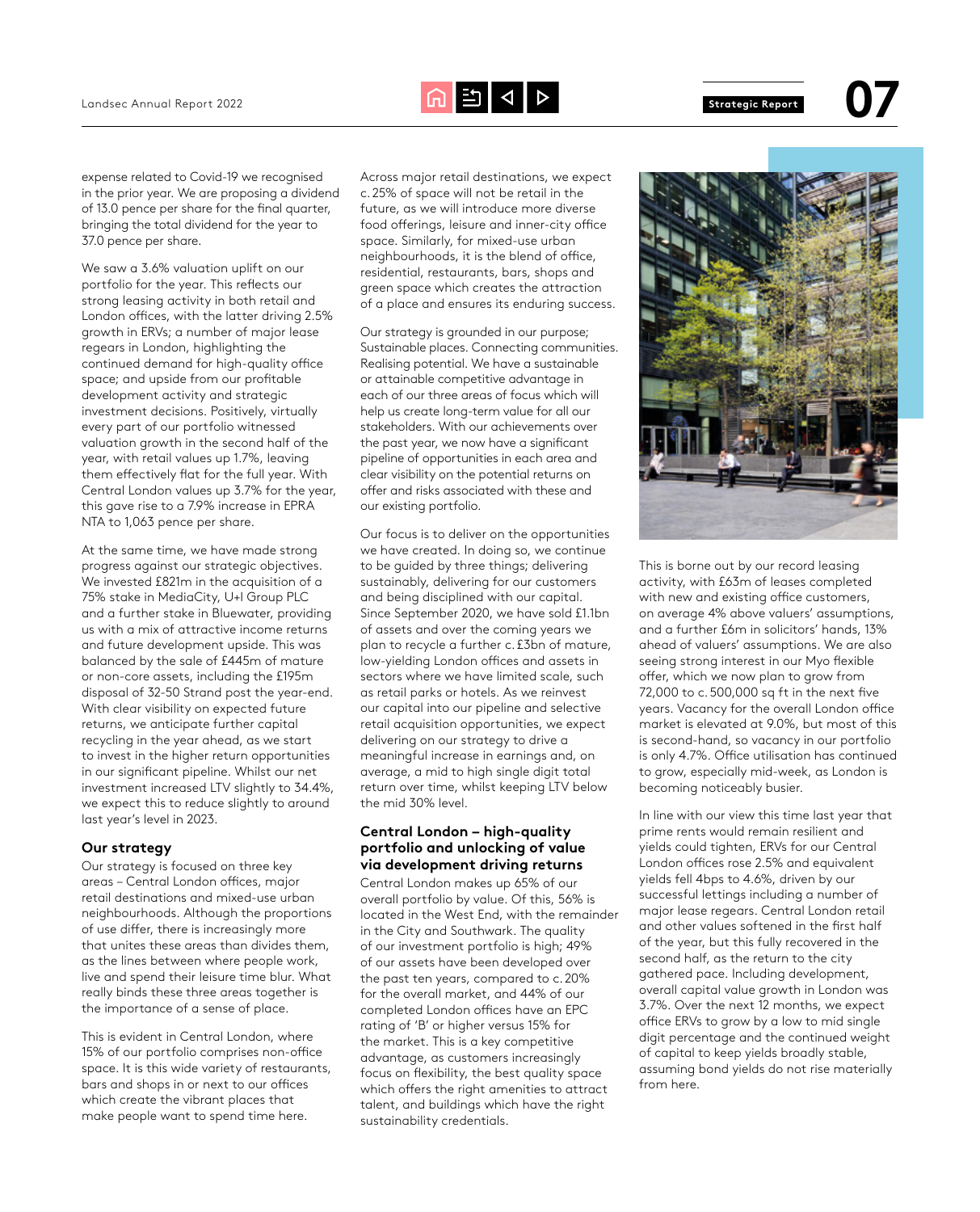## **Chief Executive's statement** continued

stable this year, before returning to growth in the medium term. Meanwhile, like-for-like retail sales in our portfolio are now 1% above the 2019/20 pre-Covid level.

Our 1.0m sq ft committed pipeline is 56% pre-let, with recent evidence on rents ahead of our underwriting assumptions. We are seeing good interest in the remaining space, even though part of this will not complete for another year. Construction costs for our committed projects are 97% fixed, but we have seen c.5-7% cost inflation on future schemes over the past 12 months. The upside to ERVs implied by current negotiations offsets the impact this had on total development cost, which also includes land, and rising costs arguably put further pressure on the shortage of prime, sustainable space. Subject to continued demand, we could start up to three new schemes with c.£1bn total development cost and an attractive 6.4% yield on cost in the next 12 months.

Investor competition for development sites remains high, so we are pleased to have been able to unlock two new development opportunities totalling 507,000 sq ft off-market, one via the acquisition of U+I and the other via a major lease-regear with Deloitte at New Street Square, taking our total future pipeline to 1.8m sq ft. We sold Harbour Exchange during the period and exchanged contracts shortly after the year-end to sell 32-50 Strand, with combined proceeds of £392m reflecting a 4.1% yield and 13% premium to the March 2021 book value. As investment demand remains strong, we expect to recycle more capital in the year ahead, in line with our plans to reduce our Central London weighting to 55-60% over time.

#### **Major retail destinations – improved operational performance driving growth in best locations**

Major retail destinations make up 16% of our portfolio, c.60/40% split between prime shopping centres and outlets. The pandemic accelerated the pre-existing trend of retail sales moving online, which combined with lockdowns has had a marked impact on our portfolio. However, our performance over the past year has made us increasingly confident that the prospects for prime retail destinations are

positive, with a growing polarisation between our assets and those facing structural obsolescence.

We maintain our view there is c.25% excess retail space across the UK, but most of this is secondary where vacancy remains high. Inflation is putting further pressure on low-margin stores, which could lead brands to accelerate the rationalisation of the tail-end of their portfolios. Conversely, prime destinations are getting stronger, with occupancy in our portfolio up 170bps to 93.2% over the year. For many leading brands, online and physical channels are now viewed as firmly inter-connected, so we have seen existing brands upsize, new brands opening stores as they move from nearby locations to benefit from higher footfall, and digital-native brands opening physical stores to grow customer connectivity and experience.

During the year, we restructured and strengthened our retail team to focus more on growing our brand relationships and enhancing guest experience and less on asset management, investing in new capability and experience from a range of global retailers to complement our existing property skills. The feedback from brand partners on this has been positive and as retail continues to become more operational, we believe this differentiated approach will allow us to deliver genuine added value in the future.

Our proactive approach to leasing during the pandemic, prioritising occupancy and supporting customers, is now yielding results. We signalled a year ago that after a material decline over the previous five years, prime retail rents were approaching sustainable levels. Our results over the past year have confirmed this, as the £29m of rent signed during the year or currently in solicitors' hands is on average 2% above ERV. While lease terms are generally shorter and there is more turnover-linkage than a few years ago, incentives are down too. We expect occupancy to grow further, so despite some selective over-renting, we expect like-for-like income to be broadly

This positive performance supported a return to capital value growth, with values up 1.7% in the second half, leaving them effectively flat for the year as a whole at -0.1%. With confidence in the sustainability of income growing, we think yields of c.7-8% for prime shopping centres look attractive and may well start to come in. During the year, we acquired a further 18.75% stake in Bluewater for £126m at an 8.15% initial yield and we are actively exploring new opportunities. We maintain our view that major retail destinations could grow to 20-25% of our portfolio, but as we recycle capital out of subscale sectors such as retail parks and leisure, our overall retail exposure would remain relatively stable.

#### **Mixed-use urban neighbourhoods – clear visibility to grow to 20-25% of portfolio**

At our strategic review in late 2020 we set out that we saw an opportunity to materially grow our exposure to mixed-use urban neighbourhoods. Many parts of today's built environment need remodelling to make sure they are fit for changing consumer expectations on how we live, work and spend our leisure time and the growing demands on sustainability. The latter has been a strong focus for Landsec for years, evidenced by the fact that we were the first commercial real estate business in the world to set a science-based carbon reduction target in 2016. Combined with our extensive experience in creating thriving urban places in Central London and for example Oxford and Leeds via some of our major retail destinations, we are well positioned to deliver on the opportunity to reshape urban neighbourhoods in a sustainable way.

Over the past year we have made significant progress on these mixed-use ambitions. We have grown mixed-use urban neighbourhoods to 7% of our portfolio, up from 3% a year ago and have now created a pipeline of profitable development opportunities, deliverable in the near term. With potential capex of c.£1.5bn, this could see mixed-use grow to 20-25% of our portfolio in the next five years.

This marked acceleration in potential growth has been driven by our acquisitions of MediaCity and U+I in late 2021. Both